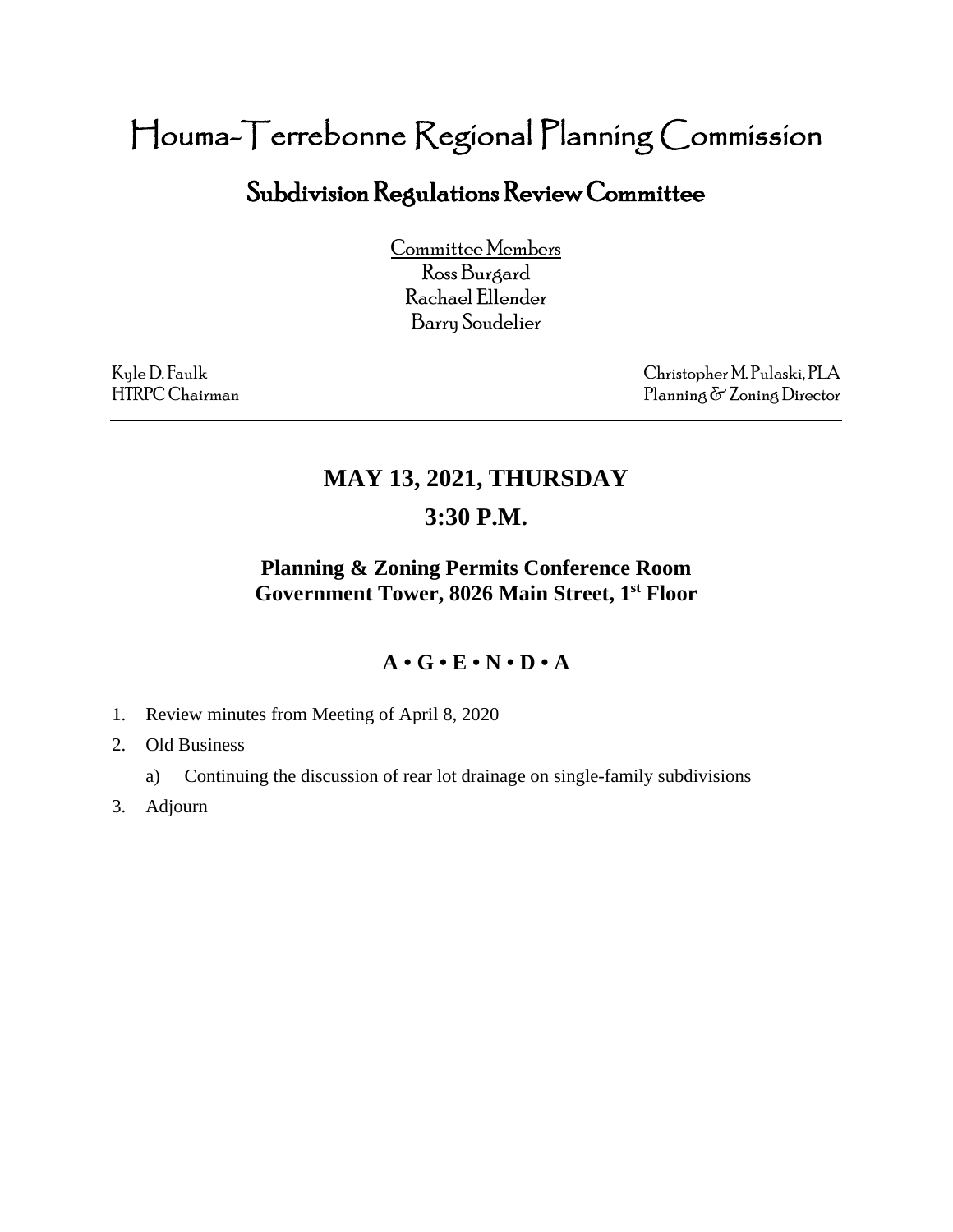# Houma-Terrebonne Regional Planning Commission **Subdivision Regulations Review Committee**

Committee Members Ross Burgard Rachael Ellender Robbie Liner Barry Soudelier

#### Kyle Faulk, HTRPC Chairman Christopher M. Pulaski, Planning & Zoning Director

Minutes of April 8, 2021

Meeting started at 3:39 pm in the Terrebonne Parish Permits Division Conference Room on the 1<sup>st</sup> Floor of the Government Tower. In attendance were Rachael Ellender, Barry Soudelier, Kyle Faulk, Chris Pulaski, Joan Schexnayder, and Becky Becnel.

The minutes from the May 14, 2020 meeting were reviewed.

Mr. Pulaski stated discussions about rear lot drainage started with Ross Burgard, Planning Commissioner and local plumber, who gets requests from his customers to help get the water out of their yards. This led to having further discussions regarding rear lot drainage and how to regulate and enforcing of homebuilders and homeowners who alter the approved subdivision drainage after homes are built. Discussion ensued regarding there already being regulations that discussion ordinance violations if the approved drainage is altered.

Discussions ensued with options to rectify the issues. One option was through the building permit process and requiring grading plans to be submitted with the permit application and have inspections performed prior to issuing the Certificate of Occupancy. This would require current building inspectors or one sole inspector to be trained in order to review the lot grading with special equipment.

Discussion ensued regarding the contractor's signature on the permit that states you will abide by all regulations but the issues with drainage are often discovered much later after the builder is no longer involved. Residents calling councilpersons and the Parish regarding property drainage and flooding from their neighbors occur frequently. Ms. Schexnayder suggested a drainage plan be submitted with the building permit application that shows the elevation of all four property corners on the lot and verify that the elevations remain the same after the house is built. Possible fees could be applied to a reinspection after a failed inspection. Mr. Pulaski stated he would speak to the Chief Building Official to get his input on grading plan inspections.

Another option discussed was changing the Storm Drainage Design Manual to increase the grade of the lot in the rear than is currently required. Typically, the rear of the lot is  $\pm 3/10$  higher than the front. Any increase or variation would include drafting the amendments and submitting to the Parish Council for review and approval.